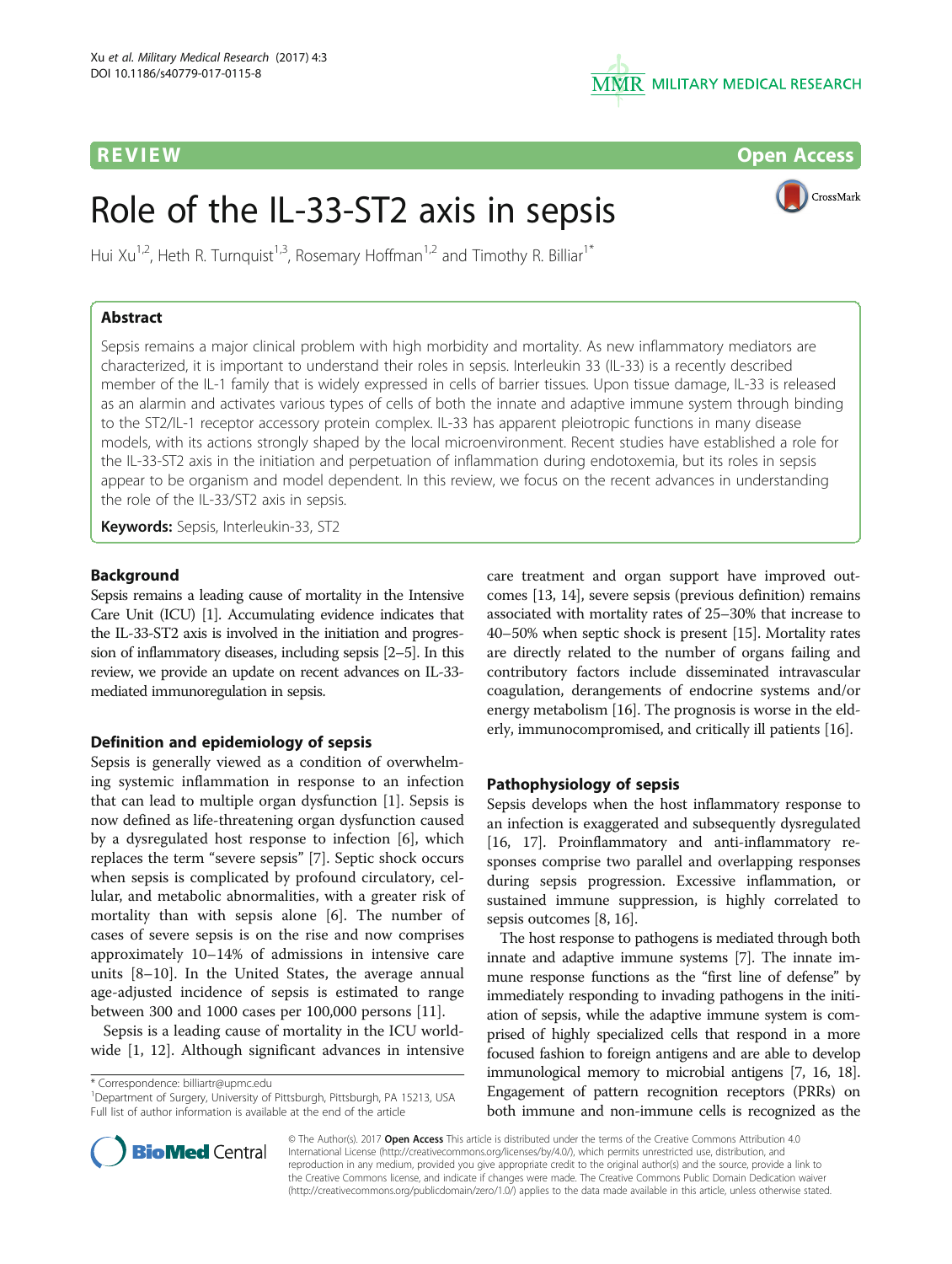fundamental molecular mechanism of sepsis pathophysiology [[8](#page-6-0), [16](#page-6-0)]. Upon pathogen invasion, Toll-like receptors (TLRs) and other PRRs initiate the immune response after the recognition of conserved motifs expressed by pathogens, named pathogen-associated molecular patterns (PAMPs), such as lipopolysaccharide (LPS), lipopeptides, lipoteichoic acid, flagellin, and bacterial DNA [[16](#page-6-0), [19](#page-6-0)–[21](#page-6-0)]. TLRs also are triggered by endogenous danger signals, termed danger-associated molecular patterns (DAMPs), which are released from the damaged host tissue after trauma or stress. Identified DAMPs include high mobility group box 1 (HMGB-1), mitochondrial DNA, and S100a proteins [\[8, 19](#page-6-0), [22](#page-6-0)]. LPS, also known as endotoxin, is among the most potent of all the PAMP molecules [\[19](#page-6-0)]. The LPS-dependent TLR4 and caspase-11 (caspase-4/5 in humans) cascades leads to the upregulation of proinflammatory/anti-inflammatory mediator production, pyroptotic cell death, and immune dysfunction [[16, 23](#page-6-0)–[25](#page-6-0)].

It has been proposed that the initial hyperactivation of the immune response is followed or overlapped by a prolonged state of immunosuppression, which renders the host susceptible to nosocomial infections [[7, 16](#page-6-0)]. These infections often involve multidrug-resistant bacterial, viral and fungal pathogens [\[16, 19](#page-6-0)] and are thought to play a dominant role in the pathogenesis of sepsis-induced multiple organ failure and death [\[7, 16, 19](#page-6-0)]. Sepsisassociated immune suppression is thought to result from immune effector cell apoptosis, endotoxin reprogramming, suppressed antigen presentation, increased expression of negative costimulatory molecules and the production of anti-inflammatory cytokines, including type 2 cytokines [\[16, 19](#page-6-0)].

A variety of immune cells function differently as sepsis progresses. Macrophages and other cells of the innate immune system release proinflammatory mediators such as IL-1β, IL-6, IL-8, TNF-α, IFN-γ and monocyte chemoattractant protein (MCP)-1 [[7, 26](#page-6-0)–[28](#page-6-0)]. Neutrophils become activated and release the proinflammatory mediators myeloperoxidase (MPO) and proteases [\[29](#page-6-0)]. Host cells can also undergo pyroptosis and release large quantities of IL-1α, HMGB-1, and eicosanoids [[30](#page-6-0)–[32](#page-6-0)]. Neutrophil extracellular traps (NETs) released by polymorphonuclear neutrophils (PMNs) are important for anti-microbial defenses but may also propagate inflammatory responses [\[33](#page-6-0)]. Th17 cells augment the proinflammatory responses by producing IL-17A, which promotes the production of IL-1β, TNF-α and IL-6 [\[34](#page-6-0)]. Macrophages and neutrophils also play immunoregulatory roles by producing IL-10 and TGF-β [\[35](#page-6-0)]. The early upregulation of Th1 responses (characterized by TNF-α, IFN-γ and IL-12 production) gives way to a Th2-dominated response (characterized by IL-4, IL-5, IL-10 and IL-13 production). A shift in the balance from Th1 to Th2 cytokines can cause immune suppression as sepsis progresses [\[7](#page-6-0), [36\]](#page-6-0). A small subset of  $CD4^+$   $CD25^+$ Foxp3<sup>+</sup> T cells, referred to as regulatory T cells (Tregs), are upregulated and release IL-10 and TGF-β, favoring Th2 cell proliferation, activation, and differentiation [[37\]](#page-7-0). These cells, along with the upregulation of myeloid-derived suppressor cells and massive immune cell death, are also thought to contribute to the immunosuppressed state [\[38](#page-7-0), [39](#page-7-0)].

However, our understanding of how inflammatory pathways are modulated to culminate in immune dysfunction during sepsis is far from complete. Likewise, the roles of more recently described immune mediators need to be incorporated into this evolving paradigm. One such mediator is interleukin-33 (IL-33) and its receptor ST2. In this review, we will discuss the current understanding of the role of IL-33 and its regulatory targets in the host response during sepsis.

## Immunobiology of IL-33 and ST2

IL-33 was first discovered in 2003 as a nuclear factor from high endothelial venules [\[40](#page-7-0)]. In 2005, Schmitz et al. [[41\]](#page-7-0) identified IL-33 as a member of the IL-1 family and a ligand for the orphan receptor ST2 (also known as IL-1RL1). IL-33 is mainly produced by structural and lining cells, such as endothelial cells, epithelial cells and fibroblasts, that constitute the first line of host defense against pathogens (Fig. [1\)](#page-2-0) [[2,](#page-6-0) [42](#page-7-0)–[44\]](#page-7-0). Rodent immune cells, such as macrophages and dendritic cells have been shown to produce IL-33 during allergic inflammation and infection [[45](#page-7-0)–[47](#page-7-0)]. Under homeostatic conditions, endogenous IL-33 is constitutively expressed in the nucleus of cells and can associate with chromatin by binding histones H2A/H2B, though its nuclear roles remain obscure [\[47, 48](#page-7-0)]. Full length IL-33 is bioactive, although it can also be processed by proteases (cathepsin G, elastase) into shorter hyperactive forms [[47\]](#page-7-0). Upon tissue damage (necrotic cell death, cell stress) and/or mechanical injury, IL-33 expression increases and it is released into the extracellular space [[47\]](#page-7-0). After release, IL-33 "sounds the alarm" in the immune system by targeting various immune cell types, including T cells, basophils, eosinophils, mast cells, innate lymphoid cells, dendritic cells and macrophages (Fig. [1\)](#page-2-0) [[2, 3](#page-6-0), [49, 50](#page-7-0)]. IL-33 was thus proposed to act as an alarmin to sense damage and alert neighboring cells and tissues following infection or trauma and therefore has the potential to influence a broad range of diseases [[3](#page-6-0)–[5,](#page-6-0) [51](#page-7-0)].

The IL-33 receptor ST2, first identified in 1989, is a member of the IL-1 receptor (IL-1R) family [\[52](#page-7-0)]. Through alternative splicing, the ST2 gene encodes two major protein isoforms, a transmembrane full-length form ST2 (ST2 or ST2L) and a soluble, secreted form ST2 (sST2) [[3,](#page-6-0) [50](#page-7-0)]. sST2 lacks transmembrane and intracellular domains and acts as a decoy receptor for IL-33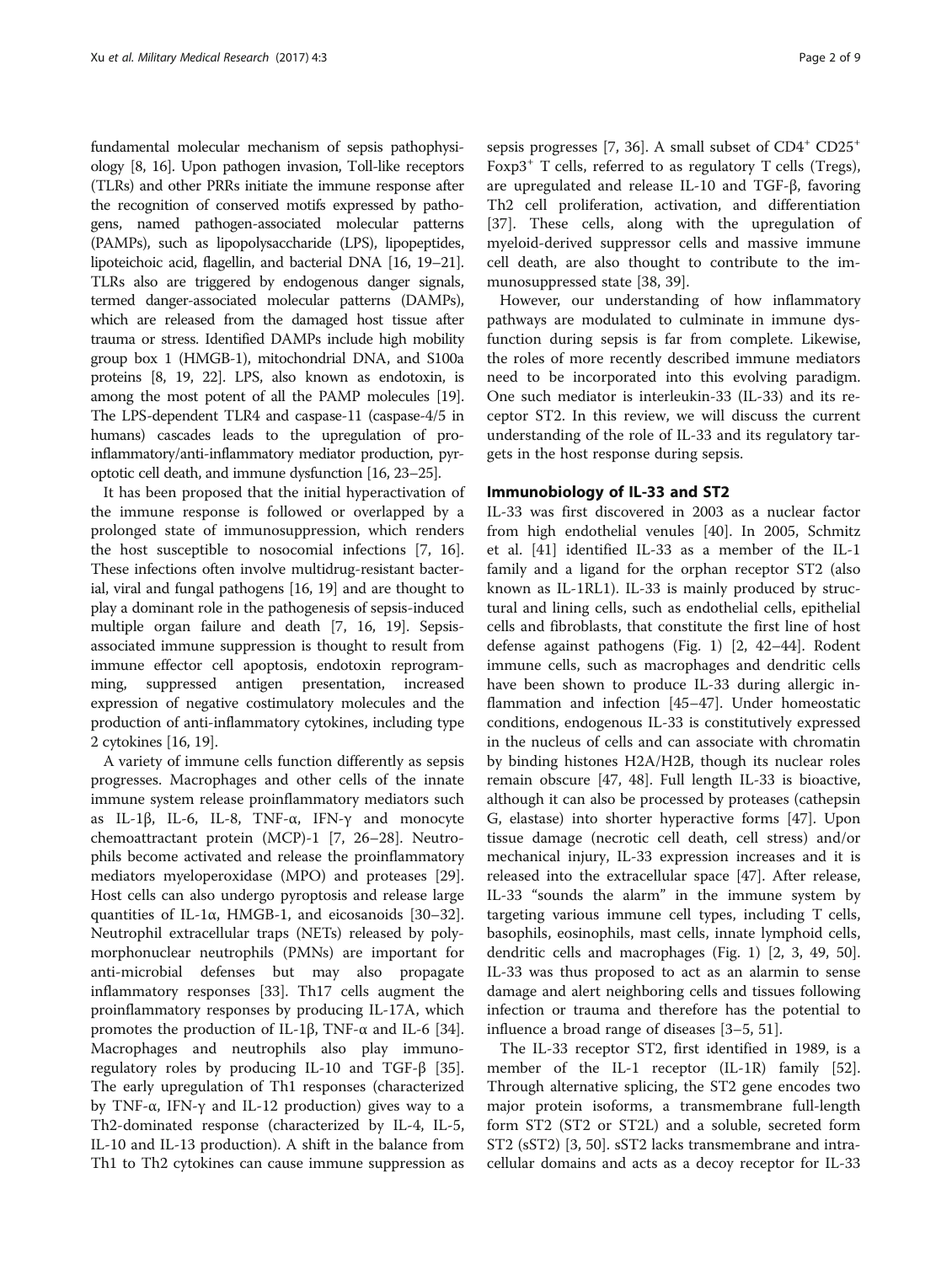<span id="page-2-0"></span>

[[3,](#page-6-0) [53](#page-7-0)]. With a nearly undetectable level in normal conditions, the serum concentration of sST2 is increased in patients with pathogenic inflammation, such as asthma [[54\]](#page-7-0), autoimmune diseases [\[55\]](#page-7-0), idiopathic pulmonary fibrosis [[56\]](#page-7-0), heart failure [[57](#page-7-0)], and transplant rejection [[58\]](#page-7-0). Membrane-bound ST2 is the functional component for IL-33 signaling [[3,](#page-6-0) [50\]](#page-7-0). It can be expressed on human and mice  $CD4^+$  and  $CD8^+$  T cells, group 2 innate lymphoid cells (ILC2s), mast cells, basophilic and eosinophilic granulocytes, monocytes, dendritic cells, NKT cells and mice NK cells [\[3](#page-6-0), [59](#page-7-0)]. Recently, it was also reported to be expressed by endothelial cells [\[60](#page-7-0), [61\]](#page-7-0), epithelial cells [[62\]](#page-7-0) and fibroblasts [[63\]](#page-7-0), thus pointing to the potential importance of IL-33/ST2 signaling in various types of tissues during the pathophysiology of numerous diseases (Fig. 1).

# IL-33/ST2 signaling

IL-33 binds a heterodimeric receptor complex consisting of ST2 and IL-1R accessory protein (IL-1RAP) and induces the recruitment of myeloid differentiation primary response protein 88 (MyD88), IL-1R-associated kinase (IRAK)-1 and IRAK-4 to the receptor domain in the cytoplasmic region of ST2 (Fig. 2), leading to the activation of downstream signaling, including nuclear factor-kappaB (NF-κB) and MAP kinases (ERK, p38 and JNK) [\[3,](#page-6-0) [50](#page-7-0)]. This subsequently induces the production of various pro- or anti-inflammatory

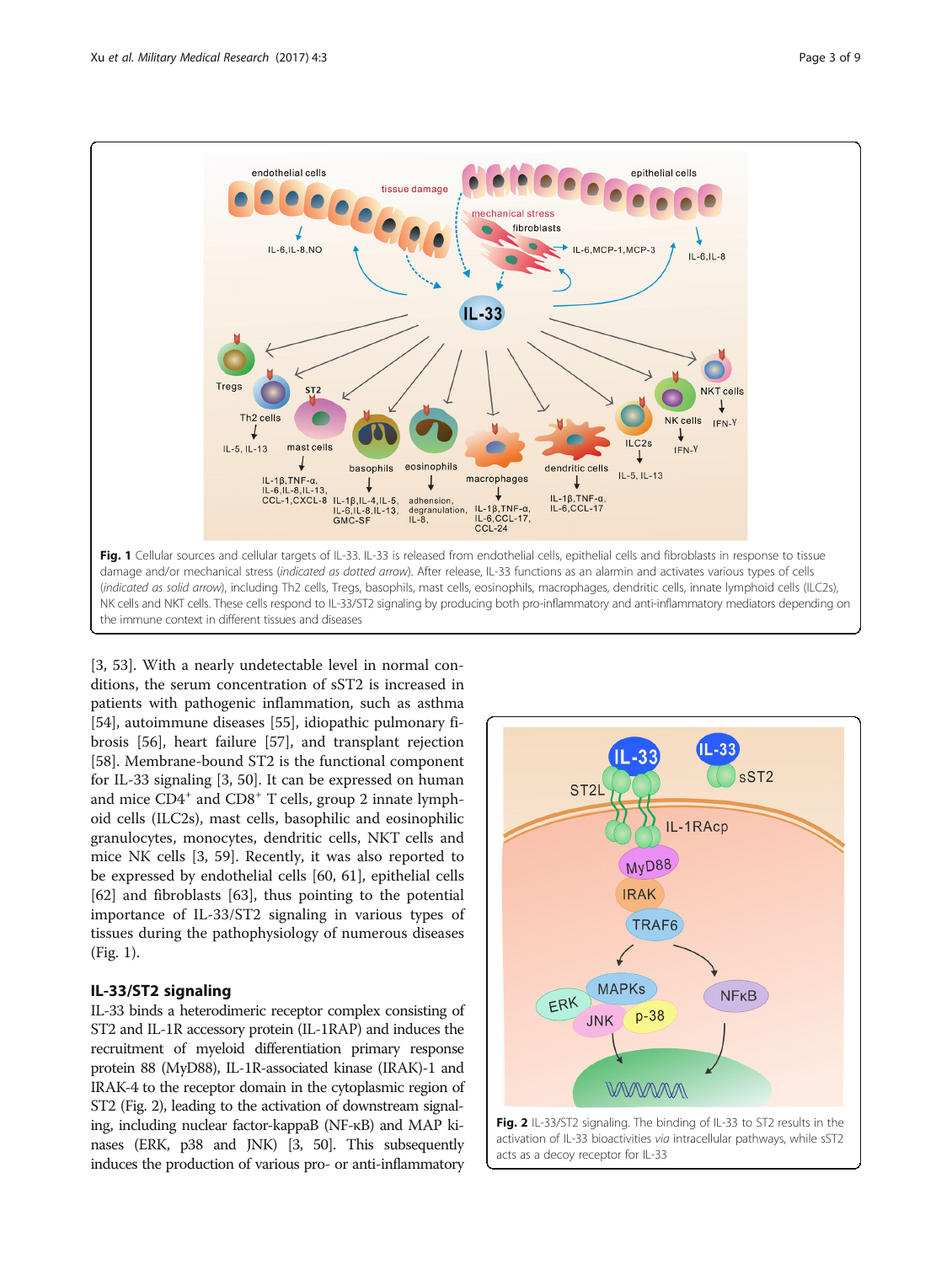mediators such as IL-6, TNF-α, IL-1β, IL-5 and IL-13 (see below in detail) [[3](#page-6-0), [50](#page-7-0)]. IL-33 was proposed to be a multifunctional protein, with reported roles in driving both Th1 and Th2 immune responses depending on type of cells activated, the specific microenvironment and the immune context in different diseases [\[3, 4\]](#page-6-0).

# Cellular targets of IL-33

# Th1 and Th2 CD4<sup>+</sup> T cells

The role of IL-33 was first reported in T cells [\[41\]](#page-7-0). Naive T cells respond to IL-33 by producing Th2-associated cytokines IL-4, IL-5 and IL-13 in vivo, leading to histopathological changes in the lungs and gastrointestinal tract [[41](#page-7-0)]. IL-33 polarizes murine and human naive CD4<sup>+</sup> T cells to produce IL-5, and promotes airway inflammation independent of IL-4 [[64](#page-7-0)]. Recently, Villarreal et al. [\[65, 66](#page-7-0)] challenged the prevailing opinion that IL-33 strictly targets Th2  $CD4^+$  T cells, as they show that IL-33 also has the potential to effect Th1 cell-mediated T cells. Both isoforms of IL-33 (proIL-33 and mtrIL-33) can function as immunoadjuvants to induce profound Th $1$  CD $4^+$  and  $CD8<sup>+</sup>$  T cell responses [[65](#page-7-0), [66\]](#page-7-0).

#### Tregs

Tregs express ST2 and respond to IL-33 by the profound expansion in a ST2-dependent manner [[67](#page-7-0)–[69\]](#page-7-0). IL-33 mediates the Treg-dependent promotion of cardiac allograft survival [[69](#page-7-0)]. IL-33-expanded Tregs protect recipients from acute graft-versus-host disease by controlling macrophage activation and preventing effector T cell accumulation [[70](#page-7-0)]. The protective effects of IL-33-mediated Treg responses were also reported in muscle regeneration [[71](#page-7-0)], hepatitis [[72](#page-7-0)] and colitis [[73](#page-7-0), [74\]](#page-7-0).

#### Mast cells, basophils and eosinophils

IL-33 is a potent inducer of pro-inflammatory mediators by mast cells [\[75](#page-7-0)–[77\]](#page-7-0). IL-33 stimulates the production of pro-inflammatory cytokines and chemokines (IL-6, IL-1β, TNF-α, IL-8, IL-13, CCL1 and CXCL8) from human mast cells [[78](#page-7-0)], and synergizes with IgE to promote cytokine production [[79, 80](#page-7-0)]. IL-2 production by IL-33-stimulated mast cells promotes Treg expansion, thus suppressing papain-induced airway eosinophilia [[81\]](#page-7-0).

Human basophils express high levels of ST2 receptor and respond to IL-33 with increased production of IL-1β, IL-4, IL-5, IL-6, IL-8, IL-13 and granulocyte macrophage colony-stimulating factor (GMC-SF) [[82\]](#page-7-0). IL-33 synergistically enhances IgE-mediated basophil degranulation [[83](#page-7-0), [84](#page-7-0)]. IL-33 potently induces eosinophil degranulation and production of IL-8 and superoxide anion [\[85\]](#page-7-0), and also enhances eosinophil adhesion and increases eosinophil survival [\[85](#page-7-0), [86\]](#page-8-0).

# Macrophages and dendritic cells

IL-33 enhances the LPS-induced secretion of TNF-α, IL-6, and IL-1β by mouse macrophages [[87\]](#page-8-0). In the setting of allergic airway inflammation, IL-33 amplifies the IL-13-mediated polarization of alternatively activated macrophages and enhances their production of CCL17 and CCL24 [[88\]](#page-8-0). Dendritic cells (DCs) are activated by IL-33 and drive a Th2-type response in allergic lung inflammation [\[89](#page-8-0)]. IL-33-activated DCs promote IL-5 and IL-13 production from naive lymphocytes [\[89, 90](#page-8-0)]. IL-33 can also activate DCs to produce IL-6, IL-1β, TNF, CCL17 [[89\]](#page-8-0) and to express increased levels of CD40, CD80, OX40L, CCR7, MHC-II and CD86 [\[90\]](#page-8-0). DCs secrete IL-2 in response to IL-33 stimulation and are required for IL-33-mediated in vitro and in vivo Treg expansion [[91\]](#page-8-0).

#### Group 2 innate lymphoid cells

Group 2 innate lymphoid cells (ILC2s, previously named natural helper cells, nuocytes, or Ih2 cells) were recently described as members of the ILC family, characterized by the expression of lymphoid markers and type 2 cytokines production, linking the innate and adaptive responses in type 2 immunity in various diseases [[92, 93\]](#page-8-0). ILC2s constitutively express ST2 and respond rapidly to IL-33 with increased proliferation and cytokine production after an allergen challenge or helminth infection [[94](#page-8-0)–[97\]](#page-8-0). IL-33/ ST2 signaling is required for IL-5 and IL-13 production from lung ILC2s and airway eosinophilia independent of adaptive immunity [[98](#page-8-0)]. IL-33-dependent IL-5 and IL-13 production from ILC2s can also promote cutaneous wound healing, acting as an important link between the cutaneous epithelium and the immune system [[99](#page-8-0)]. IL-33 protects against experimental cerebral malaria by driving the expansion of ILC2s and their production of IL-4, IL-5 and IL-13 [\[100](#page-8-0)] and is required for ILC2-derived IL-13 but not IL-4-driven Type 2 responses during hookworm infection [[101](#page-8-0)]. It also mediates influenza-induced airway hyper-reactivity via an IL-33-ILC2-IL-13 axis [[97](#page-8-0)].

#### CD8<sup>+</sup> T cells, NK and NKT cells

Cytotoxic CD8+ T cells can also express ST2 and respond to IL-33. IL-33 synergizes with TCR and IL-12 to augment IFN-γ production from effecter CD8<sup>+</sup> T cells [[102](#page-8-0)]. IL-33 enhances the production of IFN- $\gamma$  by both iNKT and NK cells via cooperation with IL-12 [\[103\]](#page-8-0).

#### Endothelial cells, epithelial cells and fibroblasts

IL-33 regulates the activity of many nonimmune cells. Both epithelial cells and endothelial cells produce IL-6 and IL-8 in response to IL-33 [\[62\]](#page-7-0). IL-33 promotes nitric oxide production from endothelial cells via the ST2/ TNF receptor-associated factor 6 (TRAF6)-Akt-eNOS signaling pathway, leading to enhanced angiogenesis and vascular permeability [[61](#page-7-0)]. Murine fibroblasts respond to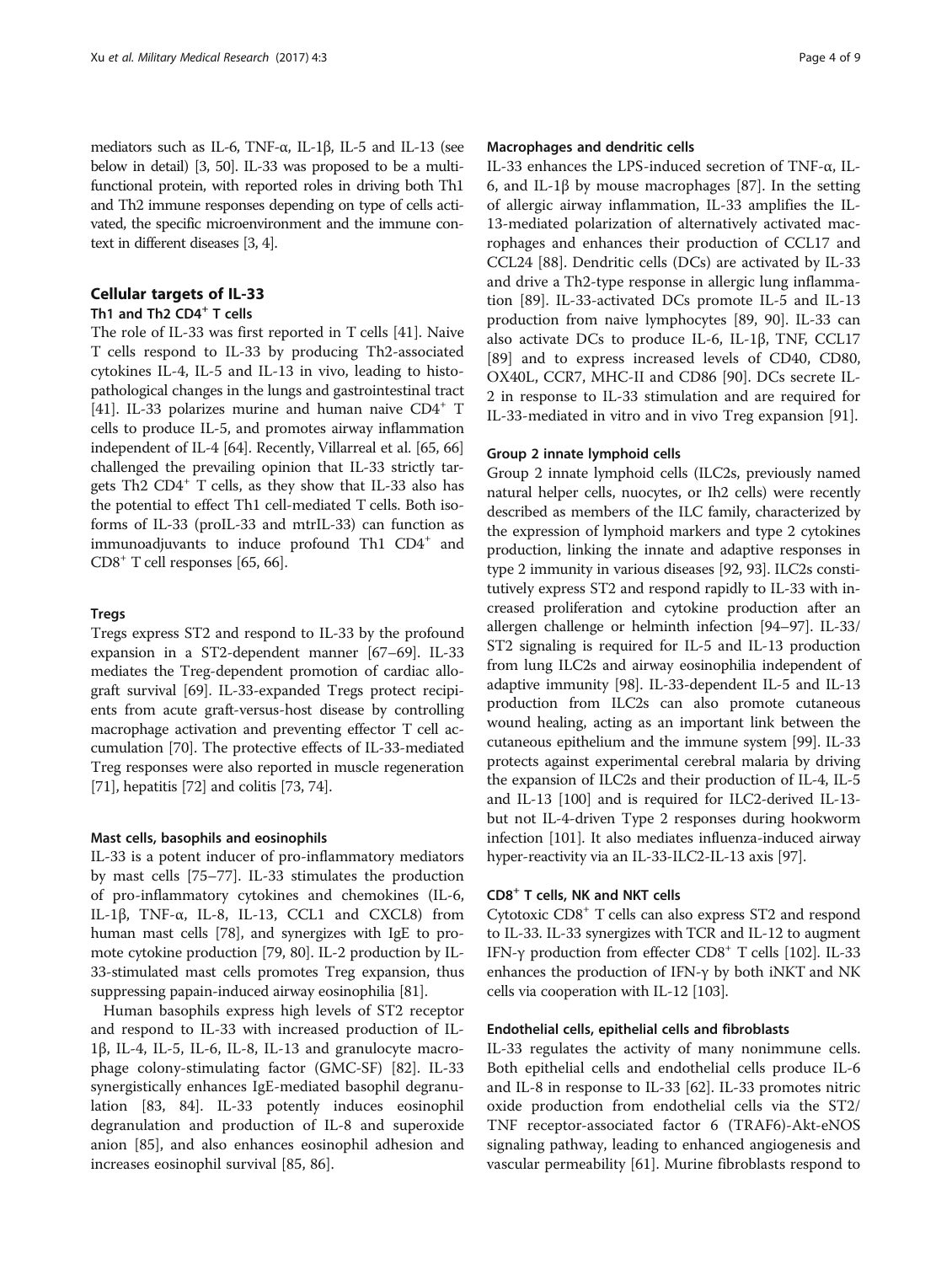IL-33 by producing MCP-1, MCP-3 and IL-6 in a TRAF6-dependent manner [[63](#page-7-0)].

#### The role of IL-33/ST2 in sepsis

# Clinical data — serum sST2 levels in sepsis patients

Several studies have shown that IL-33 or sST2 levels are elevated in the circulation of patients with sepsis. Children have significantly higher serum levels of IL-33 and sST2 on the first day of sepsis, raising the possibility that sST2 levels may be useful in the diagnosis of childhood sepsis [[104\]](#page-8-0). On admission [\[105](#page-8-0)] and within 24-48 hours of the diagnosis of sepsis [[106](#page-8-0)], adults have significantly higher serum sST2 levels than healthy controls and demonstrate sustained increases in serum sST2 levels during the clinical course of sepsis [[106](#page-8-0)]. Serum sST2 levels correlate with cardiac dysfunction [\[107](#page-8-0)], sepsis severity and mortality [\[106](#page-8-0), [107](#page-8-0)]. In-hospital mortality was higher among patients with elevated serum concentrations of sST2 (above 35 ng/ml) [\[107](#page-8-0)]. Parenica et al. [\[108\]](#page-8-0) concluded that sST2 levels are not a suitable prognostic marker for patients with sepsis shock because ST2 levels failed to predict three-month mortality following sepsis. However, serum concentrations of sST2 are significantly higher in patients with septic shock compared with cardiogenic shock at admission, suggesting the sST2 levels may be useful in identifying patients with sepsis as the etiology of shock in the early phases [[108](#page-8-0)].

## Experimental studies — role of IL-33/ST2 in endotoxemia

The role of the IL-33-ST2 axis has been extensively studied in experimental endotoxemia. Even before the identification of IL-33, it was demonstrated that the ST2 receptor functions as a negative regulator of TLR4 signaling and maintains LPS tolerance [\[109](#page-8-0)]. In these studies, ST2-deficient mice did not develop endotoxin tolerance [\[109](#page-8-0)]. Specifically, Liu et al. [[110\]](#page-8-0) found that ST2 also negatively regulates TLR2 signaling but is not required for bacterial lipoproteininduced tolerance. A plausible explanation for these differences may lie in the unique signaling transduction and molecular mechanisms of TLR4-mediated tolerance (LPS tolerance) vs TLR2-mediated tolerance (BLP tolerance). Despite the implicated roles of ST2 in endotoxin tolerance, IL-33 triggering of ST2 failed to induce LPS desensitization but instead enhanced the LPS-induced proinflammatory cytokine production (IL-6, TNF-α and IL-1β) in mouse macrophages [[111\]](#page-8-0). This effect is ST2 dependent, as it was not observed in ST2 knockout mice [\[111\]](#page-8-0). IL-33 treatment increases macrophage expression of the MD2/TLR-4 components of the LPS receptor as well as levels of the soluble form of CD14, and preferentially affects the MyD88 dependent pathway downstream of TLR-4 and TLR-2, which may explain the enhanced LPS responses of macrophages [[111\]](#page-8-0). These conflicting results indicate distinct roles for IL-33 and ST2 in the pathogenesis of LPS responses.

Oboki et al. [\[112](#page-8-0)] also found different immune responses between ST2-deficient mice and soluble ST2-Fc fusion protein-treated mice. Taken together, these studies show that the IL-33/ST2 pathway is activated during endotoxemia and plays regulatory roles at the level of endotoxin sensing and signaling. However, more work is required to understand the full range of IL-33 and ST2 actions as regulators or effectors during PAMP exposure.

Apart from the enhanced macrophage responses to LPS as mentioned above, other researchers also reported important roles for IL-33 in macrophage activation for host defenses and proinflammatory responses [[113](#page-8-0), [114\]](#page-8-0). IL-33 directly activated bone marrow-derived macrophages (BMDMs) by increasing their expression of MHC class I, MHC class II, CD80/CD86, and inducible NO synthase (iNOS) in a dose-dependent manner and augmented the LPS-induced expression of proinflammatory mediators (e.g., iNOS, IL-6 and TNF- $\alpha$ ) in macrophages [[113](#page-8-0)]. Ohno et al. [\[114\]](#page-8-0) produced results in support of this concept by reporting that exogenous IL-33 potentiated LPS-induced IL-6 production by macrophages and that this effect was suppressed by the blockade of endogenous IL-33 by anti-IL-33 neutralizing antibodies.

In light of the role of IL-33 in LPS-induced proinflammatory responses, researchers have also explored the immunomodulatory functions of sST2, the decoy receptor of IL-33, in LPS-mediated inflammation [\[115](#page-8-0)–[117\]](#page-8-0). sST2 treatment inhibited the production of LPS-induced proinflammatory cytokines (IL-6, IL-12 and TNF-α) from BMMs and negatively regulated the expression of TLR-4 and TLR-1 [[115](#page-8-0)]. Consistent results were obtained in vivo after LPS challenge; sST2 administration significantly reduced LPS-mediated mortality and serum levels of IL-6, IL-12, and TNF- $\alpha$  [[115\]](#page-8-0). sST2 down-regulates LPS-induced IL-6 production from a human monocytic leukemia cell line via the suppression of NF-κB binding to the IL-6 promoter [\[116](#page-8-0)], and sST2 can be internalized into dendritic cells and suppresses LPS signaling and cytokine production in human monocyte-derived dendritic cells without attenuating the LPS-induced dendritic cell maturation [[117\]](#page-8-0). Conversely, the inhibition of endogenous ST2 through the administration of anti-ST2 antibody aggravated the toxic effects of LPS [\[115\]](#page-8-0), suggesting distinct roles for IL-33 and ST2 signaling in LPS-induced responses.

The production of IL-33 in the lung was reported in airway inflammation [\[118\]](#page-8-0) and virus infection [\[119\]](#page-8-0). In a mouse model of LPS-induced acute lung injury, the administration of engineered human adipose tissue-derived mesenchymal stem cells (hASCs) overexpressing murine sST2 led to the local suppression of IL-33 signaling and the reduced expression of IL-1β and IFN-γ in the lungs. This was associated with a substantial decrease in lung airspace inflammation, inflammatory cell infiltration and vascular leakage [\[120\]](#page-8-0). Yin et al. [\[121\]](#page-8-0) found that sST2 reduces inflammatory cell infiltration and alveolar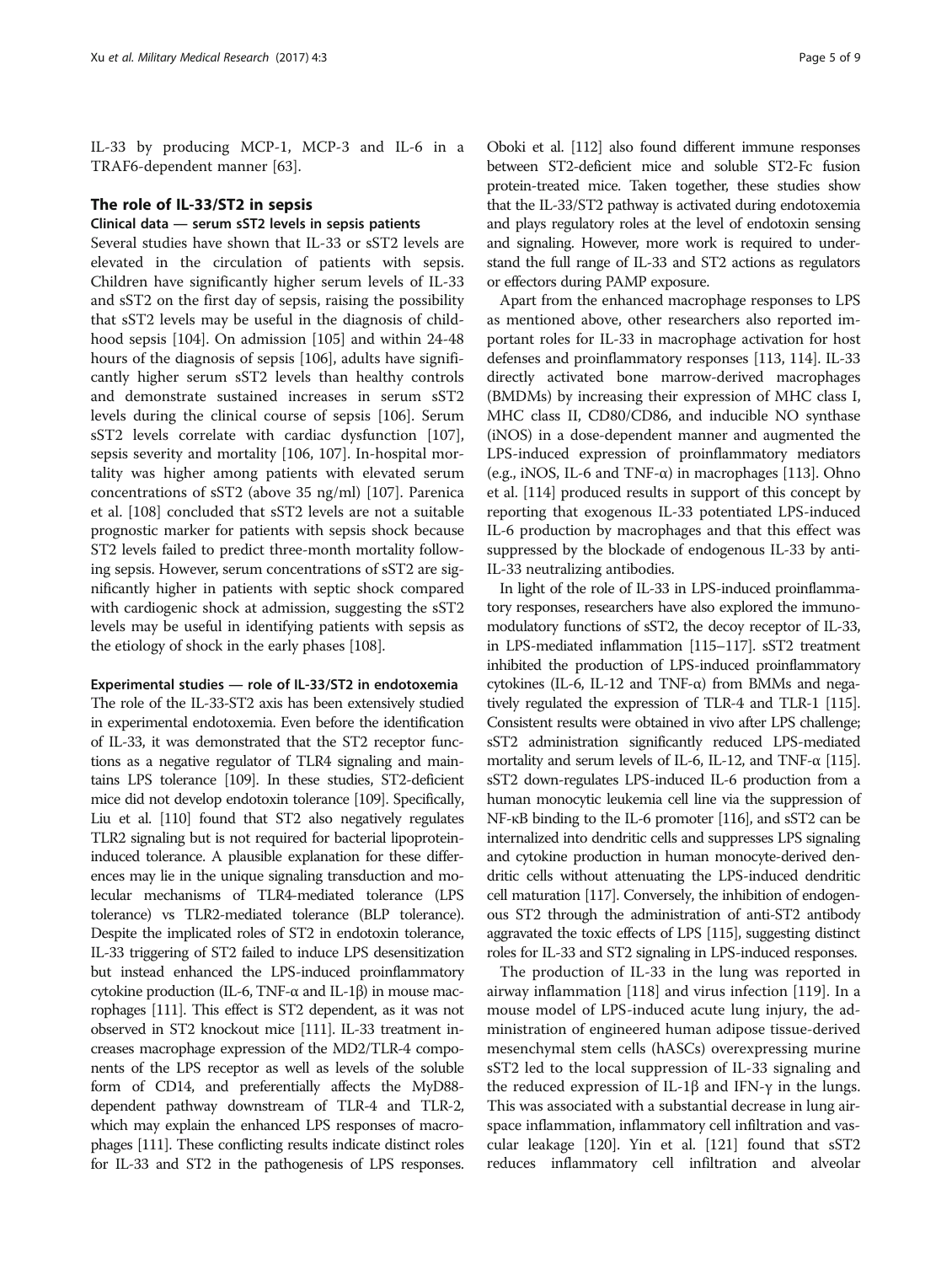hemorrhage in the alveolar airspace and remarkably suppresses proinflammatory cytokine production (TNF-α, IL-6) and TLR-4 gene expression in lung tissues. Taken together, these in vivo studies show that IL-33 signaling can be proinflammatory in the lung during endotoxemia.

# Experimental research — the role of IL-33/ST2 in infection models

Our understanding of the contributions of IL-33 and ST2 during infections is advancing; however, the roles appear to be time, tissue, and model dependent. For example, the effects of ST2 in sepsis were different depending on the model and study design. It was proposed that ST2 contributes to immune suppression during sepsis [\[122](#page-8-0)]. In a murine model of cecal ligation and puncture (CLP)-induced sepsis, ST2 deletion leads to improved survival and more efficient bacterial clearance in mice challenged with secondary pneumonia [\[122\]](#page-8-0). In contrast, ST2-deficient mice showed increased susceptibility to CLP-induced polymicrobial sepsis with increased mortality, impaired bacterial clearance and increased production of proinflammatory cytokines (TNF- $\alpha$ , IL-6), when compared with their wild-type littermates [\[123\]](#page-8-0). This was associated with impaired bacterial uptake, phagocytosis, and killing by ST2-deficient phagocytes, which displayed defects in phagosome maturation, NADPH oxidase 2 (NOX2) activity and superoxide anion production in response to bacterial challenge [\[123](#page-8-0)]. When exposed to Streptococcus pneumoniae or Klebsiella pneumoniae, ST2-deficient blood leukocytes and splenocytes produced lower levels of cytokines and chemokines than wild-type cells [\[124](#page-8-0)]. ST2-deficient mice challenged with Streptococcus pneumoniae have lower bacterial loads in their spleens compared with their wide-type littermates [[124](#page-8-0)].

Exogenous IL-33 was shown to be protective in murine models of CLP-induced sepsis. IL-33 treatment enhanced the neutrophil influx to the site of infection and thus led to more efficient bacterial clearance and reduced mortality in CLP-induced septic mice [[125](#page-8-0)]. This effect was mediated by preserving CXCR2 expression on neutrophils. The chemokine receptor, CXCR2 has a central role in the recruitment of neutrophils and was down-regulated by TLR4 activation during sepsis. IL-33 reversed the down-regulation of CXCR2 and promoted neutrophil recruitment by repressing G protein-coupled receptor kinase-2 (GRK2) expression [\[125](#page-8-0)]. The administration of recombinant IL-33 1 h and 6 h after CLP enhanced bacterial clearance and improved the survival of septic mice [[126\]](#page-8-0). At 24 h after CLP, IL-33 attenuated the severity of organ damage and decreased the serum levels of IL-6, IL-10, TNF-α and IFN-γ, the effect of which was likely to be the consequence of improved bacterial clearance [\[126](#page-8-0)]. In an acute Staphylococcus aureus

peritoneal infection model, IL-33 administration facilitated neutrophil recruitment and bacterial clearance, with higher CXCL2 levels in the peritoneum than untreated mice [[127](#page-8-0)]. Thus, one role for IL-33 appears to be supporting PMN-mediated bacterial clearance in the early phases of bacterial sepsis. There is also some suggestion that IL-33/ST2 may drive the delayed immunosuppression of sepsis. However, more studies are needed to draw this conclusion. We have recently shown that IL-33 can drive ILC2 activation and early IL-5-mediated PMN recruitment in the lung in the CLP model (manuscript submitted). This leads to enhanced early lung injury. Therefore, the cost of enhanced PMN infiltration mediated by IL-33 appears to be secondary, remote lung injury.

# Conclusion

Similar to many immuno-regulatory pathways, the IL-33-ST2 axis plays diverse and context specific roles in sepsis (Table 1). These diverse roles arise, at least in part, through the variety of immune cells that can express

Table 1 Roles of IL-33/ST2 in sepsis models

| Disease                                   | Role of IL-33/ST2                                                                                                                             | Referenced      |
|-------------------------------------------|-----------------------------------------------------------------------------------------------------------------------------------------------|-----------------|
| Sepsis                                    | Sepsis patients have higher<br>levels of serum IL-33 and sST2                                                                                 | $[104 - 108]$   |
| Endotoxemia                               | ST2 negatively regulates TLR4<br>signaling and maintains LPS tolerance                                                                        | [109]           |
| Fndotoxemia                               | ST2 negatively regulates TLR2 signaling,<br>but is not required for BLP tolerance                                                             | [110]           |
| Fndotoxemia                               | IL-33 enhances LPS-induced<br>proinflammatory mediators in<br>mouse macrophages in a<br>ST2-dependent manner                                  | [111, 113, 114] |
| Fndotoxemia                               | sST2 reduces LPS-mediated<br>mortality and inhibits LPS-induced<br>proinflammatory cytokines                                                  | $[115 - 117]$   |
| Fndotoxemia                               | sST2 reduces inflammatory cell<br>infiltration and vascular leakage,<br>and suppresses proinflammatory<br>cytokine production in lung tissues | [120, 121]      |
| Abdominal<br>sepsis                       | ST2 deletion protects mice challenged<br>with secondary pneumonia                                                                             | [122]           |
| Abdominal<br>sepsis                       | ST2 deficiency increases the<br>susceptibility to sepsis                                                                                      | [123]           |
| Streptococcus<br>pneumoniae<br>infection  | ST2 deficiency protects mice<br>challenged with S. pneumonia                                                                                  | [124]           |
| Abdominal<br>sepsis                       | IL-33 enhances neutrophil<br>recruitment and protects mice<br>with more efficient bacterial<br>clearance and improved survival                | [125, 126]      |
| Abdominal<br>sepsis                       | IL-33 administration attenuates<br>organ damage in the late phase<br>of sepsis                                                                | [126]           |
| Staphylococcus<br><i>aureus</i> infection | IL-33 administration facilitates<br>neutrophil recruitment and<br>bacterial clearance                                                         | [127]           |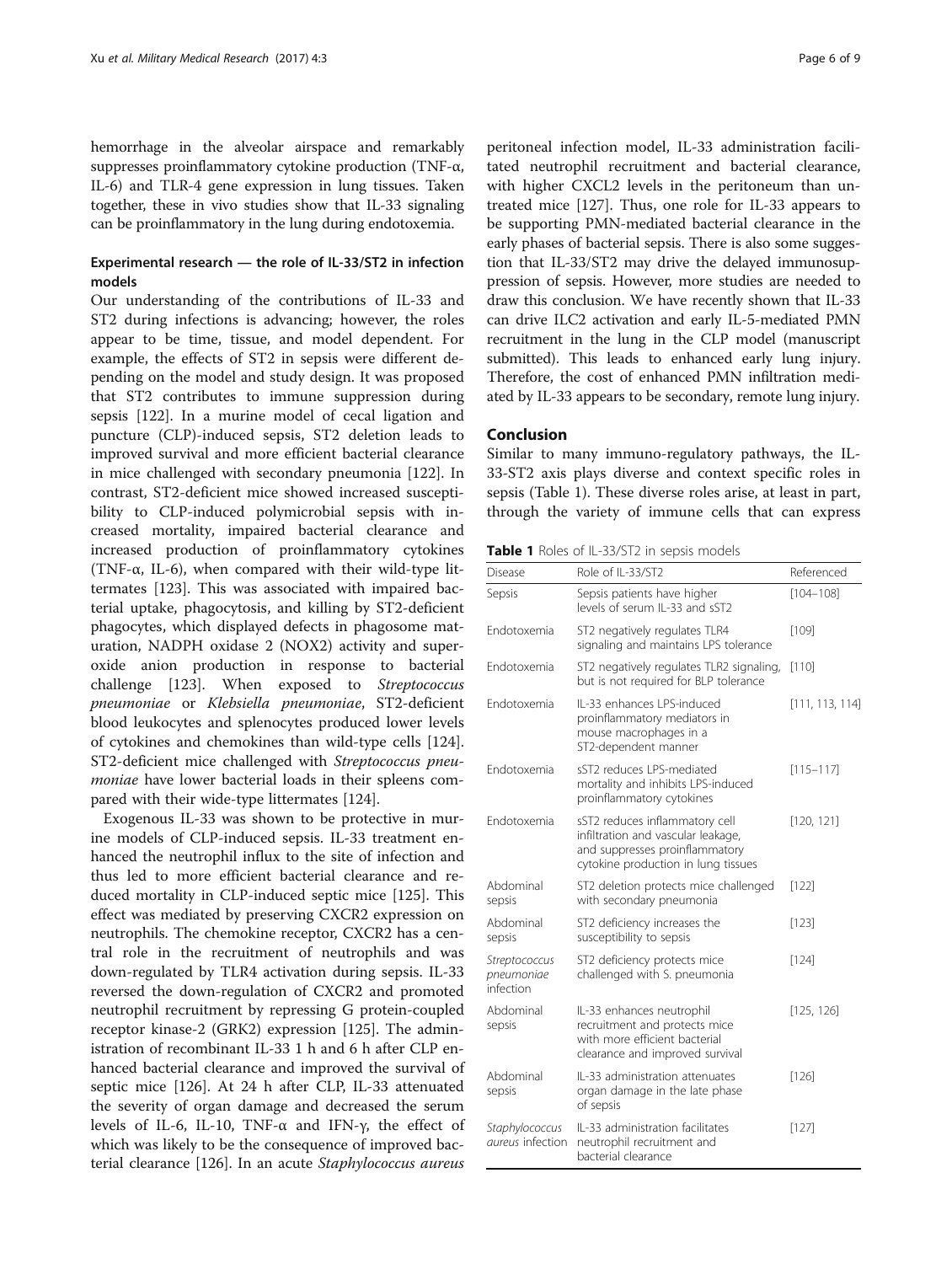<span id="page-6-0"></span>ST2 and respond to IL-33. Much remains to be elucidated regarding the precise functions and underlying mechanism of the IL-33-ST2 signaling pathway in sepsis. As our understanding advances, it may be possible to target this pathway to promote antimicrobial defenses or to reduce secondary organ damage.

#### Abbreviations

BMDMs: Bone marrow-derived macrophages; CLP: Cecal ligation and puncture; DAMPs: Danger-associated molecular patterns; DCs: Dendritic cells; GMC-SF: Granulocyte macrophage colony-stimulating factor; GRK2: G protein-coupled receptor kinase-2; hASCs: Human adipose tissue-derived mesenchymal stem cells; HMGB-1: High mobility group box 1; ICU: Intensive care unit; IL-1R: IL-1 receptor; IL-1RAP: IL-1R accessory protein; IL-33: Interleukin-33; ILC2s: Group 2 innate lymphoid cells; iNOS: Inducible NO synthase; IRAK: IL-1R-associated kinase; LPS: Lipopolysaccharide; MCP: Monocyte chemoattractant protein; MPO: Myeloperoxidase; MyD88: Myeloid differentiation primary response protein 88; NETs: Neutrophil extracellular traps; NF-κB: Nuclear factor-kappaB; NOX2: NADPH oxidase 2; PAMPs: Pathogen-associated molecular patterns; PMNs: Polymorphonuclear neutrophils; PRRs: Pattern recognition receptors; TLRs: Toll-like receptors; TRAF6: TNF receptor-associated factor 6; Tregs: Regulatory T cells

#### Funding

National Institutes of Health RO1-GM 044100. National Institutes of Health RO1-GM 050441.

#### Availability of data and materials

The datasets analyzed during the current study are available from the corresponding author upon reasonable request.

#### Authors' contributions

HX performed the literature search and was a major contributor in the writing of the manuscript. TB, RH and HT provided suggestions and edited the paper. All authors read and approved the final manuscript.

#### Competing interests

The authors declare that they have no competing interests.

#### Consent for publication

Not applicable.

#### Ethics approval and consent to participate

Not applicable.

#### Author details

<sup>1</sup>Department of Surgery, University of Pittsburgh, Pittsburgh, PA 15213, USA. <sup>2</sup>State Key Laboratory of Oral Diseases, Department of Orthodontics, West China Hospital of Stomatology, Sichuan University, Chengdu 610041, China. <sup>3</sup>Thomas E. Starzl Transplantation Institute, University of Pittsburgh School of Medicine, Pittsburgh, PA 15213, USA.

#### Received: 19 October 2016 Accepted: 24 January 2017 Published online: 02 February 2017

#### References

- Lakshmikanth CL, Jacob SP, Chaithra VH, de Castro-Faria-Neto HC, Marathe GK. Sepsis: in search of cure. Inflamm Res. 2016;65:587–602.
- 2. Liew FY, Pitman NI, McInnes IB. Disease-associated functions of IL-33: the new kid in the IL-1 family. Nat Rev Immunol. 2010;10:103–10.
- 3. Milovanovic M, Volarevic V, Radosavljevic G, Jovanovic I, Pejnovic N, Arsenijevic N, et al. IL-33/ST2 axis in inflammation and immunopathology. Immunol Res. 2012;52:89–99.
- 4. Kurowska-Stolarska M, Hueber A, Stolarski B, McInnes IB. Interleukin-33: a novel mediator with a role in distinct disease pathologies. J Intern Med. 2011;269:29–35.
- 5. Palmer G, Gabay C. Interleukin-33 biology with potential insights into human diseases. Nat Rev Rheumatol. 2011;7:321–9.
- 6. Singer M, Deutschman CS, Seymour CW, Shankar-Hari M, Annane D, Bauer M, et al. The third international consensus definitions for sepsis and septic shock (Sepsis-3). JAMA. 2016;315:801–10.
- 7. Angus DC, van der Poll T. Severe sepsis and septic shock. N Engl J Med. 2013;369:840–51.
- 8. Wiersinga WJ, Leopold SJ, Cranendonk DR, van der Poll T. Host innate immune responses to sepsis. Virulence. 2014;5:36–44.
- 9. Gaieski DF, Edwards JM, Kallan MJ, Carr BG. Benchmarking the incidence and mortality of severe sepsis in the United States. Crit Care Med. 2013;41: 1167–74.
- 10. Lagu T, Rothberg MB, Shieh MS, Pekow PS, Steingrub JS, Lindenauer PK. Hospitalizations, costs, and outcomes of severe sepsis in the United States 2003 to 2007. Crit Care Med. 2012;40:754–61.
- 11. Kempker JA. Martin GS2. The changing epidemiology and definitions of sepsis. Clin Chest Med. 2016;37:165–79.
- 12. Cohen J, Vincent JL, Adhikari NK, Machado FR, Angus DC, Calandra T, et al. Sepsis: a roadmap for future research. Lancet Infect Dis. 2015;15:581–614.
- 13. Seeley EJ, Bernard GR. Therapeutic targets in sepsis: past, present, and future. Clin Chest Med. 2016;37:181–9.
- 14. Kaukonen KM, Bailey M, Suzuki S, Pilcher D, Bellomo R. Mortality related to severe sepsis and septic shock among critically ill patients in Australia and New Zealand, 2000-2012. JAMA. 2014;311:1308–16.
- 15. Vincent JL, Marshall JC, Namendys-Silva SA, François B, Martin-Loeches I, Lipman J, et al. Assessment of the worldwide burden of critical illness: the intensive care over nations (ICON) audit. Lancet Respir Med. 2014;2:380–6.
- 16. Schulte W, Bernhagen J, Bucala R. Cytokines in sepsis: potent immunoregulators and potential therapeutic targets–an updated view. Mediators Inflamm. 2013;2013:165974.
- 17. Cohen J. The immunopathogenesis of sepsis. Nature. 2002;420:885–91.
- 18. Oberholzer A, Oberholzer C, Moldawer L. Sepsis syndromes: understanding the role of innate and acquired immunity. Shock. 2001;16:83–96.
- 19. Opal SM. New perspectives on immunomodulatory therapy for bacteraemia and sepsis. Int J Antimicrob Ag. 2010;36 Suppl 2:S70–3.
- 20. van der Poll T, Opal SM. Host-pathogen interactions in sepsis. Lancet Infect Dis. 2008;8:32–43.
- 21. Kawai T, Akira S. The role of pattern-recognition receptors in innate immunity: update on Toll-like receptors. Nat Immunol. 2010;11:373–84.
- 22. Opal SM. The host response to endotoxin, anti-LPS strategies and the management of severe sepsis. Int J Med Microbiol. 2007;297:365–77.
- 23. Stowe I, Lee B, Kayagaki N. Caspase-11: arming the guards against bacterial infection. Immunol Rev. 2015;265:75–84.
- 24. Akira S, Takeda K. Toll-like receptor signaling. Nat Rev Immunol. 2004;4:499-511.
- 25. O'Neill LA. A critical role for citrate metabolism in LPS signalling. Biochem J. 2011;438:5–6.
- 26. Opal SM, Huber CE. Bench-to-bedside review: Toll-like receptors and their role in septic shock. Crit Care. 2002;6:1–12.
- Lakhani SA, Bogue CW. Toll-like receptor signaling in sepsis. Curr Opin Pediatr. 2003;15:278–82.
- 28. Ramnath RD, Weing S, He M, Sun J, Zhang H, Bara MS, et al. Inflammatory mediators in sepsis: cytokines, chemokines, adhesion molecules and gases. J Organ Dysfunct. 2009;2:80–92.
- 29. Hoesel LM, Neff TA, Neff SB, Younger JG, Olle EW, Gao H, et al. Harmful and protective roles of neutrophils in sepsis. Shock. 2005;24:40–7.
- 30. Laban-Guceva N, Bogoev M, Antova M. Serum concentrations of interleukin (IL-)1alpha, 1beta, 6 and tumor necrosis factor (TNF-) alpha in patients with thyroid eye disease (TED). Med Arh. 2007;61:203–6.
- 31. Xu J, Jiang Y, Wang J, Shi X, Liu Q, Liu Z, et al. Macrophage endocytosis of high-mobility group box 1 triggers pyroptosis. Cell Death Differ. 2014;21: 1229–39.
- 32. von Moltke J, Trinidad NJ, Moayeri M, Kintzer AF, Wang SB, van Rooijen N, et al. Rapid induction of inflammatory lipid mediators by the inflammasome in vivo. Nature. 2012;490:107–11.
- 33. Meng W, Paunel-Görgülü A, Flohé S, Hoffmann A, Witte I, MacKenzie C, et al. Depletion of neutrophil extracellular traps in vivo results in hypersusceptibility to polymicrobial sepsis in mice. Crit Care. 2012;16:R137.
- 34. Weaver CT, Hatton RD, Mangan PR, Harrington LE. IL-17 family cytokines and the expanding diversity of effector T-cell lineages. Annu Rev Immunol. 2007;25:821–52.
- 35. Opal SM, DePalo VA. Anti-inflammatory cytokines. Chest. 2000;117:1162–72.
- 36. Rittirsch D, Flierl MA, Ward PA. Harmful molecular mechanisms in sepsis. Nat Rev Immunol. 2008;8:776–87.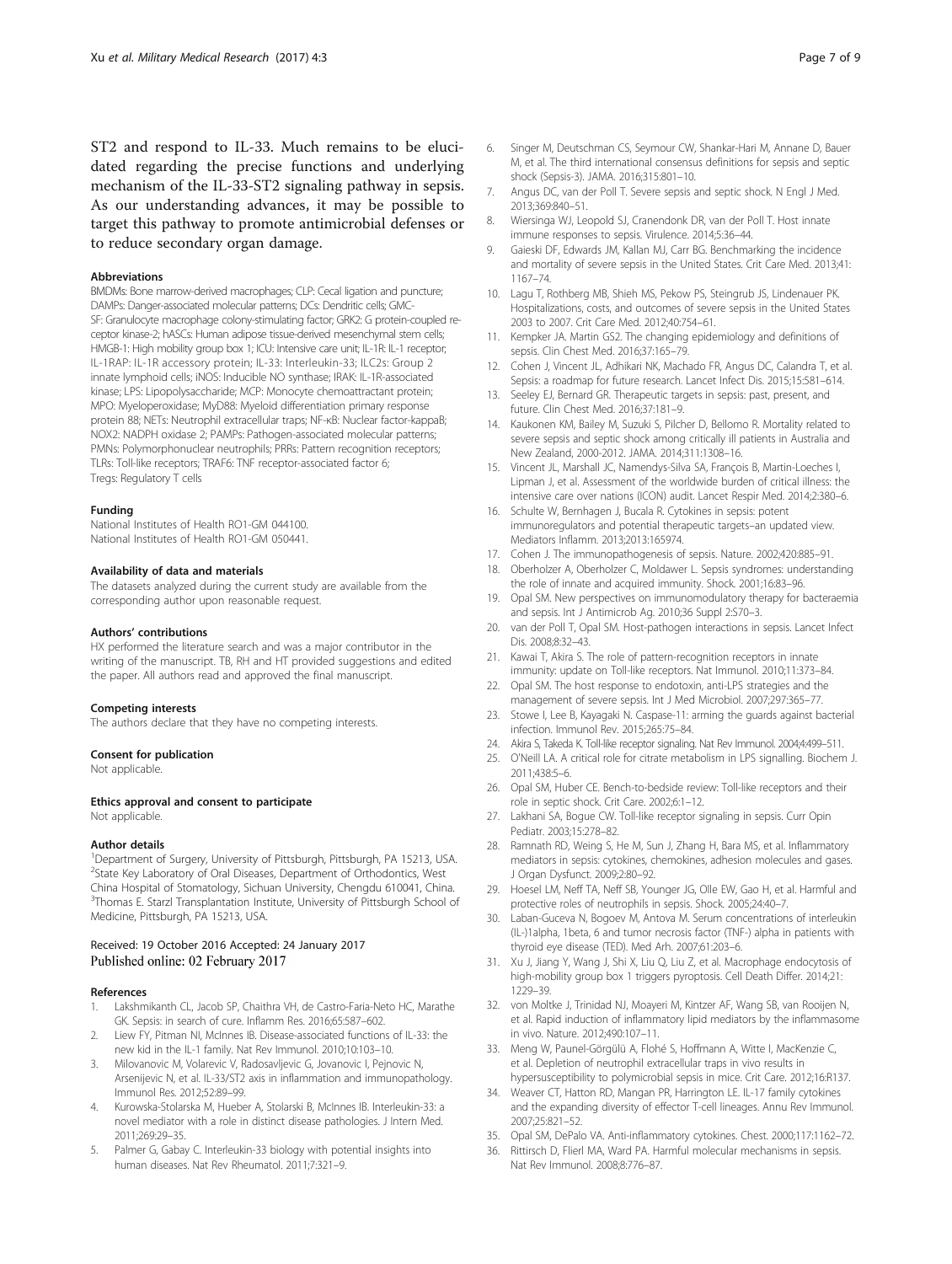- <span id="page-7-0"></span>37. Venet F, Chung CS, Monneret G, Huang X, Horner B, Garber M, et al. Regulatory T cell populations in sepsis and trauma. J Leukoc Biol. 2008;83:523–35.
- 38. Cuenca AG, Delano MJ, Kelly-Scumpia KM, Moreno C, Scumpia PO, Laface DM, et al. A paradoxical role for myeloid-derived suppressor cells in sepsis and trauma. Mol Med. 2011;17:281–92.
- 39. Hotchkiss RS, Nicholson DW. Apoptosis and caspases regulate death and inflammation in sepsis. Nat Rev Immunol. 2006;6:813–22.
- 40. Baekkevold ES, Roussigné M, Yamanaka T, Johansen FE, Jahnsen FL, Amalric F, et al. Molecular characterization of NF-HEV, a nuclear factor preferentially expressed in human high endothelial venules. Am J Pathol. 2003;163:69–79.
- 41. Schmitz J, Owyang A, Oldham E, Song Y, Murphy E, McClanahan TK, et al. IL-33, an interleukin-1-like cytokine that signals via the IL-1 receptor-related protein ST2 and induces T helper type 2-associated cytokines. Immunity. 2005;23:479–90.
- 42. Sanada S, Hakuno D, Higgins LJ, Schreiter ER, McKenzie AN, Lee RT. IL-33 and ST2 comprise a critical biomechanically induced and cardioprotective signaling system. J Clin Invest. 2007;117:1538–49.
- 43. Moussion C, Ortega N, Girard JP. The IL-1-like cytokine IL-33 is constitutively expressed in the nucleus of endothelial cells and epithelial cells in vivo: a novel 'alarmin'? PLoS One. 2008;3:e3331.
- 44. Miller AM, Xu D, Asquith DL, Denby L, Li Y, Sattar N, et al. IL-33 reduces the development of atherosclerosis. J Exp Med. 2008;205:339–46.
- 45. Tjota MY, Williams JW, Lu T, Clay BS, Byrd T, Hrusch CL, et al. IL-33 dependent induction of allergic lung inflammation by FcgammaRIII signaling. J Clin Invest. 2013;123:2287–97.
- 46. Hardman CS, Panova V, McKenzie AN. IL-33 citrine reporter mice reveal the temporal and spatial expression of IL-33 during allergic lung inflammation. Eur J Immunol. 2013;43:488–98.
- 47. Cayrol C, Girard JP. IL-33: an alarmin cytokine with crucial roles in innate immunity, inflammation and allergy. Curr Opin Immunol. 2014;31:31–7.
- 48. Roussel L, Erard M, Cayrol C, Girard JP. Molecular mimicry between IL-33 and KSHV for attachment to chromatin through the H2A-H2B acidic pocket. EMBO Rep. 2008;9:1006–12.
- 49. Mirchandani AS, Salmond RJ, Liew FY. Interleukin-33 and the function of innate lymphoid cells. Trends Immunol. 2012;33:389–96.
- 50. Oboki K, Nakae S, Matsumoto K, Saito H. IL-33 and airway inflammation. Allergy, Asthma Immunol Res. 2011;3:81–8.
- 51. Pei C, Barbour M, Fairlie-Clarke KJ, Allan D, Mu R, Jiang HR. Emerging role of interleukin-33 in autoimmune diseases. Immunology. 2014;141:9–17.
- 52. Tominaga S. A putative protein of a growth specific cDNA from BALB/c-3T3 cells is highly similar to the extracellular portion of mouse interleukin 1 receptor. FEBS Lett. 1989;258:301–4.
- 53. Oshikawa K, Yanagisawa K, Tominaga S, Sugiyama Y. Expression and function of the ST2 gene in a murine model of allergic airway inflammation. Clin Exp Allergy. 2002;32:1520–6.
- 54. Oshikawa K, Kuroiwa K, Tago K, Iwahana H, Yanagisawa K, Ohno S, et al. Elevated soluble ST2 protein levels in sera of patients with asthma with an acute exacerbation. Am J Respir Crit Care Med. 2001;164:277–81.
- 55. Kuroiwa K, Arai T, Okazaki H, Minota S, Tominaga S. Identification of human ST2 protein in the sera of patients with auto- immune diseases. Biochem Biophys Res Commun. 2001;284:1104–8.
- 56. Tajima S, Oshikawa K, Tominaga S, Sugiyama Y. The increase in serum soluble ST2 protein upon acute exacerbation of idiopathic pulmonary fibrosis. Chest. 2003;124:1206–14.
- 57. Weinberg EO, Shimpo M, Hurwitz S, Tominaga S, Rouleau JL, Lee RT. Identification of serum soluble ST2 receptor as a novel heart failure biomarker. Circulation. 2003;107:721–6.
- 58. Mathews LR, Lott JM, Isse K, Lesniak A, Landsittel D, Demetris AJ, et al. Elevated ST2 distinguishes incidences of pediatric heart and small bowel transplant rejection. Am J Transplant. 2016;16:938–50.
- 59. Seidelin JB, Rogler G, Nielsen OH. A role for interleukin-33 in TH2-polarized intestinal inflammation? Mucosal Immunol. 2011;4:496–502.
- 60. Aoki S, Hayakawa M, Ozaki H, Takezako N, Obata H, Ibaraki N, et al. ST2 gene expression is proliferation-dependent and its ligand, IL-33, induces inflammatory reaction in endothelial cells. Mol Cell Biochem. 2010;335:75–81.
- 61. Choi YS, Choi HJ, Min JK, Pyun BJ, Maeng YS, Park H, et al. Interleukin-33 induces angiogenesis and vascular permeability through ST2/TRAF6 mediated endothelial nitric oxide production. Blood. 2009;114:3117–26.
- 62. Yagami A, Orihara K, Morita H, Futamura K, Hashimoto N, Matsumoto K, et al. IL-33 mediates inflammatory responses in human lung tissue cells. J Immunol. 2010;185:5743–50.
- 63. Funakoshi-Tago M, Tago K, Hayakawa M, Tominaga S, Ohshio T, Sonoda Y, et al. TRAF6 is a critical signal transducer in IL-33 signaling pathway. Cell Signal. 2008;20:1679–86.
- 64. Kurowska-Stolarska M, Kewin P, Murphy G, Russo RC, Stolarski B, Garcia CC, et al. IL-33 induces antigen-specific IL-5+ T cells and promotes allergic-induced airway inflammation independent of IL-4. J Immunol. 2008;181:4780–90.
- Villarreal DO, Wise MC, Walters JN, Reuschel E, Choi MJ, Obeng-Adjei N, et al. Alarmin IL-33 acts as an immunoadjuvant to enhance antigen-specific tumor immunity. Cancer Res. 2014;74:1789–800.
- 66. Villarreal DO, Weiner DB. Interleukin 33: a switch-hitting cytokine. Curr Opin Immunol. 2014;28:102–6.
- 67. Matta BM, Turnquist HR. Expansion of regulatory T cells in vitro and in vivo by IL-33. Methods Mol Biol. 2016;1371:29–41.
- 68. Liew FY, Girard JP, Turnquist HR. Interleukin-33 in health and disease. Nat Rev Immunol. 2016;16:676–89.
- Turnquist HR, Zhao Z, Rosborough BR, Liu Q, Castellaneta A, Isse K, et al. IL-33 expands suppressive CD11b + Gr-1(int) and regulatory T cells, including ST2L<sup>+</sup>Foxp3<sup>+</sup> cells, and mediates regulatory T cell-dependent promotion of cardiac allograft survival. J Immunol. 2011;187:4598–610.
- 70. Matta BM, Reichenbach DK, Zhang X, Mathews L, Koehn BH, Dwyer GK, et al. Peri-alloHCT IL-33 administration expands recipient T-regulatory cells that protect mice against acute GVHD. Blood. 2016;128:427–39.
- 71. Kuswanto W, Burzyn D, Panduro M, Wang KK, Jang YC, Wagers AJ, et al. Poor repair of skeletal muscle in aging mice reflects a defect in local, interleukin-33-dependent accumulation of regulatory T cells. Immunity. 2016;44:355–67.
- 72. Noel G, Arshad MI, Filliol A, Genet V, Rauch M, Lucas-Clerc C, et al. Ablation of interaction between IL-33 and ST2<sup>+</sup> regulatory T cells increases immune cell-mediated hepatitis and activated NK cell liver infiltration. Am J Physiol Gastrointest Liver Physiol. 2016;311:G313–23.
- 73. Duan L, Chen J, Zhang H, Yang H, Zhu P, Xiong A, et al. Interleukin-33 ameliorates experimental colitis through promoting Th2/Foxp3<sup>+</sup>regulatory T-cell responses in mice. Mol Med. 2012;18:753–61.
- 74. Schiering C, Krausgruber T, Chomka A, Fröhlich A, Adelmann K, Wohlfert EA, et al. The alarmin IL-33 promotes regulatory T-cell function in the intestine. Nature. 2014;513:564–8.
- 75. Moulin D, Donzé O, Talabot-Ayer D, Mézin F, Palmer G, Gabay C. Interleukin (IL)-33 induces the release of pro-inflammatory mediators by mast cells. Cytokine. 2007;40:216–25.
- 76. Ali S, Huber M, Kollewe C, Bischoff SC, Falk W, Martin MU. IL-1 receptor accessory protein is essential for IL-33-induced activation of T lymphocytes and mast cells. Proc Natl Acad Sci U S A. 2007;104:18660–5.
- 77. Iikura M, Suto H, Kajiwara N, Oboki K, Ohno T, Okayama Y, et al. IL-33 can promote survival adhesion and cytokine production in human mast cells. Lab Invest. 2007;87:971–8.
- 78. Allakhverdi Z, Smith DE, Comeau MR, Delespesse G. Cutting edge: the ST2 ligand IL-33 potently activates and drives maturation of human mast cells. J Immunol. 2007;179:2051–4.
- 79. Andrade MV, Iwaki S, Ropert C, Gazzinelli RT, Cunha-Melo JR, Beaven MA. Amplification of cytokine production through synergistic activation of NFAT and AP-1 following stimulation ofmast cells with antigen and IL-33. Eur J Immunol. 2011;41:760–72.
- 80. Silver MR, Margulis A, Wood N, Goldman SJ, Kasaian M, Chaudhary D. IL-33 synergizes with IgE-dependent and IgE-independent agents to promote mast cell and basophil activation. Inflamm Res. 2010;59:207–18.
- 81. Morita H, Arae K, Unno H, Miyauchi K, Toyama S, Nambu A, et al. An interleukin-33 mast cell-interleukin-2 axis suppresses papain-induced allergic inflammation by promoting regulatory T cell numbers. Immunity. 2015;43:175–86.
- Smithgall MD, Comeau MR, Yoon BR, Kaufman D, Armitage R, Smith DE. IL-33 amplifies both Th1- and Th2-type responses through its activity on human basophils, allergen-reactive Th2 cells, iNKT and NK cells. Int Immunol. 2008;20:1019–30.
- 83. Pecaric-Petkovic T, Didichenko SA, Kaempfer S, Spiegl N, Dahinden CA. Human basophils and eosinophils are the direct target leukocytes of the novel IL-1 family member IL-33. Blood. 2009;113:1526–34.
- 84. Suzukawa M, Iikura M, Koketsu R, Nagase H, Tamura C, Komiya A, et al. An IL-1 cytokine member, IL-33, induces human basophil activation via its ST2 receptor. J Immunol. 2008;181:5981–9.
- 85. Suzukawa M, Koketsu R, Iikura M, Nakae S, Matsumoto K, Nagase H. Interleukin-33 enhances adhesion, CD11b expression and survival in human eosinophils. Lab Invest. 2008;88:1245–53.